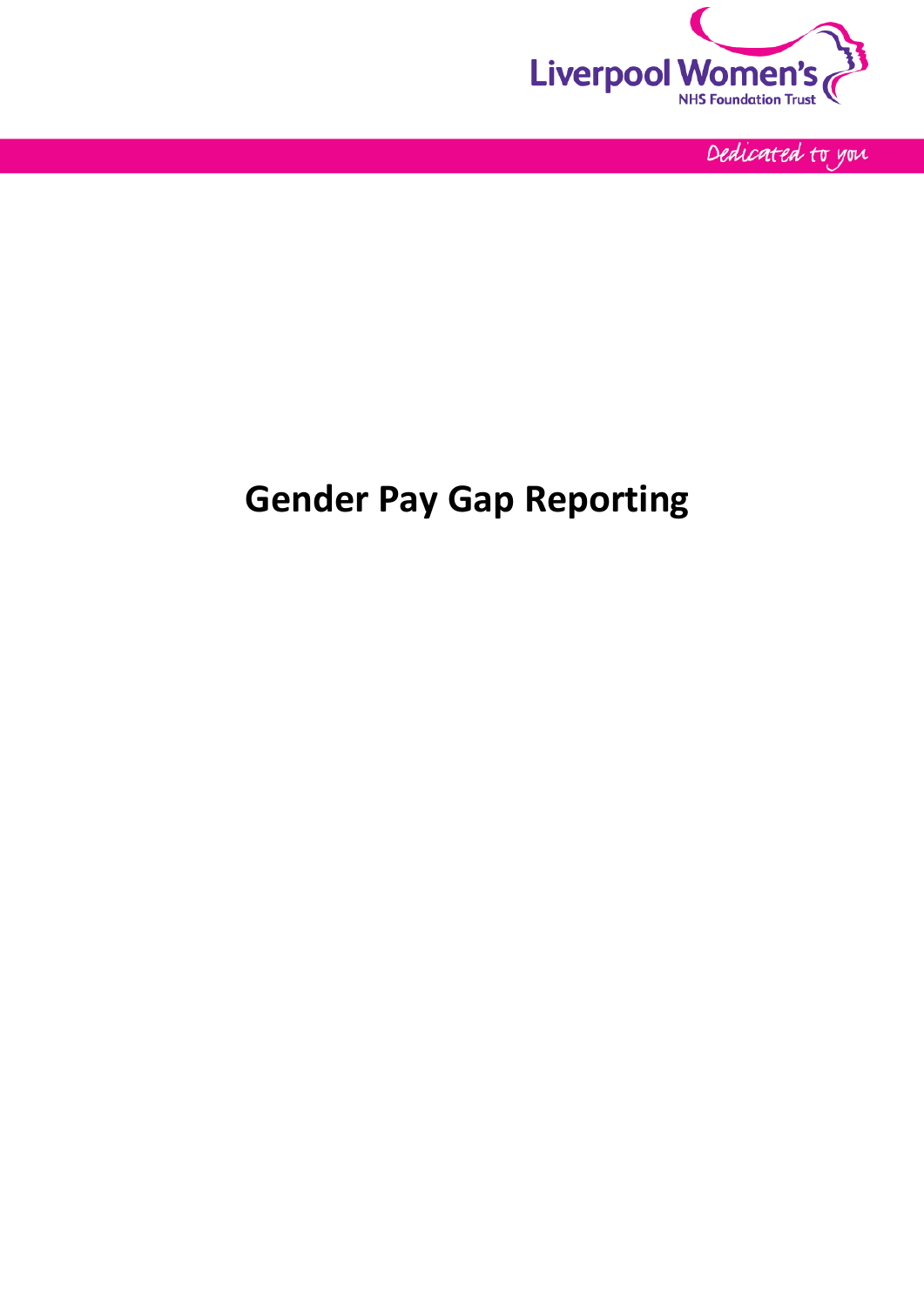It became mandatory on 31 March 2017 for public sector organisations with over 250 employees to report annually on their gender pay gap. The deadline for publishing the data for  $2017/18$  is  $30<sup>th</sup>$  March 2018. The data will be published on an annual basis for all employees at LWH, including AFC staff, medical staff and very senior managers.

At Liverpool Women's, we are committed to supporting all staff to achieve career progression and achieve their potential, and committed to reducing gender inequality in respect of pay. The Trust will use the data as an opportunity to review any evidence of pay disparity and ensure we are appropriately supporting our female employees to develop in their careers.

As a specialist Trust providing services primarily to women, we have a particular obligation to support our female employees to develop into leadership and managerial positions, and we have a well-developed leadership programme to support this.

### **The Gender Pay Gap and Equal Pay**

The Equality and Human Rights Commission defines the difference between equal pay and the gender pay gap as follows:

1. Equal pay means that men and women in the same employment performing equal work must receive equal pay, as set out in the Equality Act 2010.

2. The gender pay gap is a measure of the difference between men's and women's average earnings across an organisation or the labour market. It is expressed as a percentage of men's earnings.

Therefore it is possible to pay men and women the same rate for jobs of equal value and still have a large gender pay gap; the gender pay gap reflects that more men hold senior, highly paid roles

#### **The Gender Pay Gap Indicators**

The legislation requires an employer to publish six calculations:

- Average gender pay gap as a mean average
- Average gender pay gap as a median average
- Average bonus gender pay gap as a mean average
- Average bonus gender pay gap as a median average
- Proportion of males receiving a bonus payment and potation of females receiving a bonus payment
- Proportion or males and females divided into four groups ordered from lowest to highest pay

Bonus pay elements are awarded as a result of recognition of excellent practice over and above contractual requirements.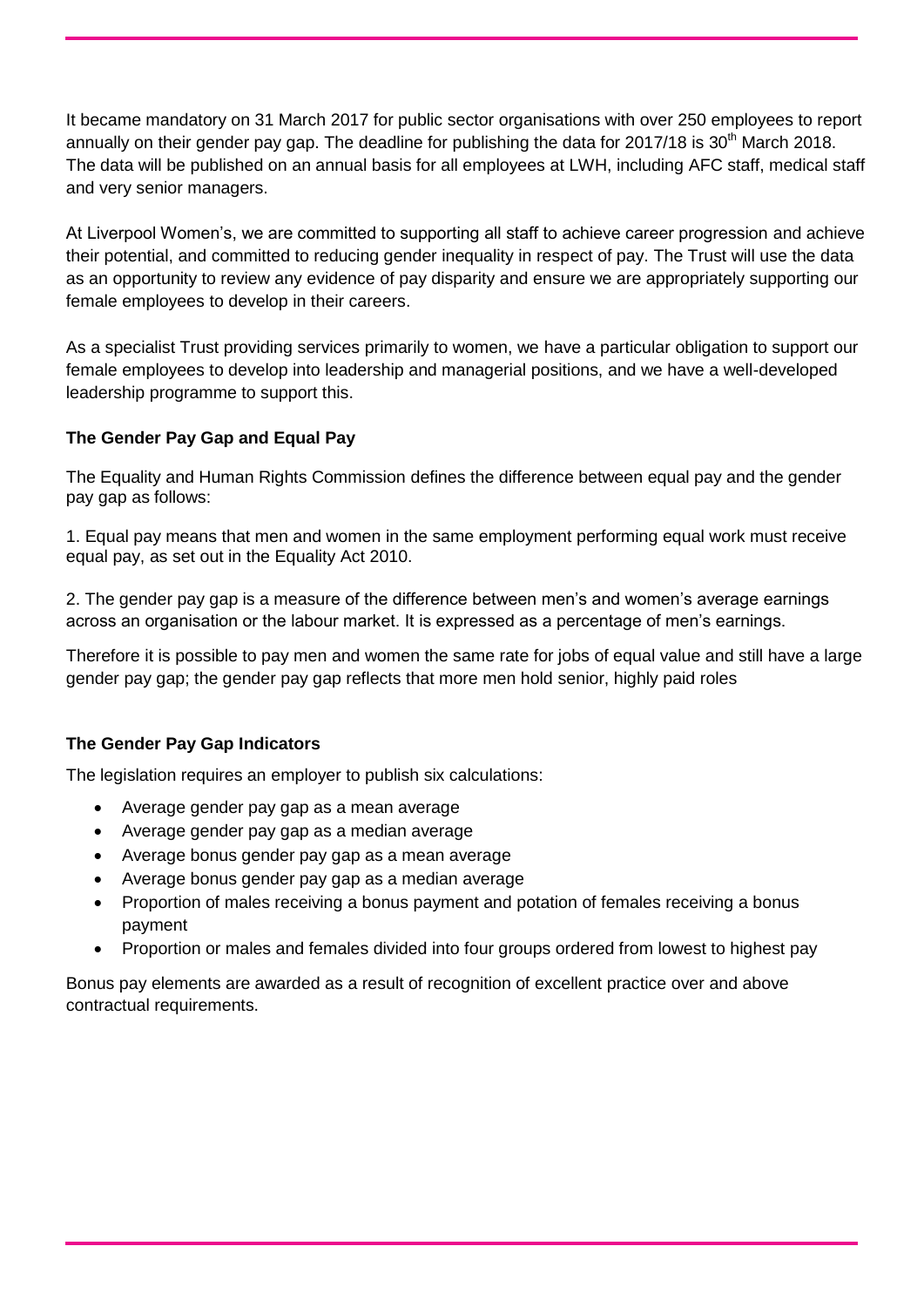# 11% 89%

#### **LWH Staff by Staff Group** 120% 100% 80% 60% 40% 20% 0% Nursing and<br>Midwifery<br>Registered Add Prof Scientific | Additional Clinical | Administrative and<br>
and Technic | Services | Clerical Allied Health<br>Professionals Estates and<br>Ancillary Healthcare<br>Scientists Medical and<br>Dental  $M = M$ 25% 20% 11% 60% 23% 50% 89 2% **E** Female 759 92% 80% 89% 40% 77% 50% 98%

## **Key Points:**

- Liverpool Women's NHS Foundation Trust is currently made up of 89% Women (1334) and 11% Men (164)
- The gender split is reflective of the NHS generally, and specifically reflects the nature of the services provided (obstetrics, gynaecology, neonatal and fertility services).
- The trust has 728 Nursing and Midwifery Registered staff of which 45% are Midwives

## **Liverpool Women's NHS Foundation Trust Gender Make-up**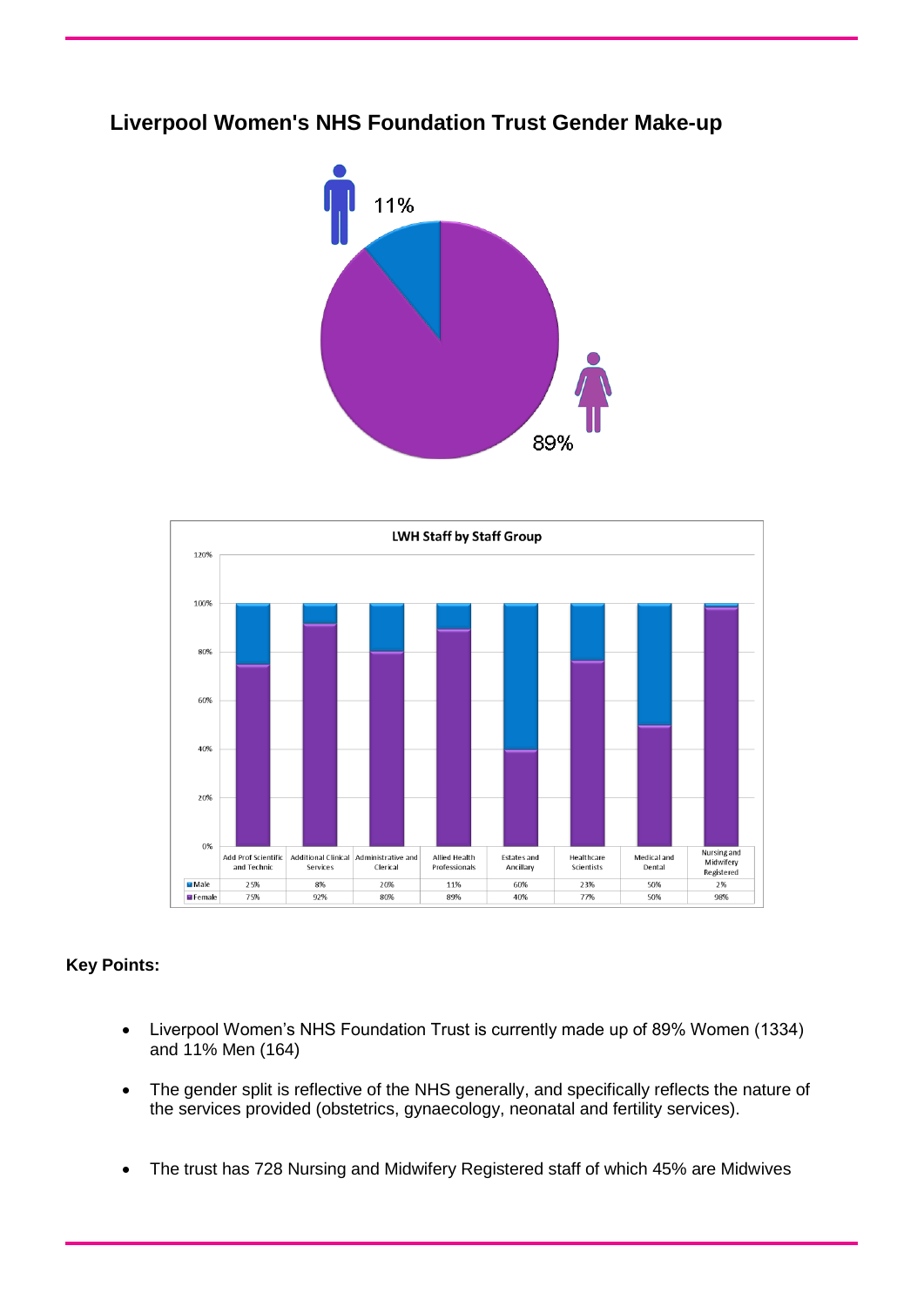## **Average Hourly Rates**

| <b>Gender</b>     | Avg. Hourly<br><b>Rate of Pay</b> | <b>Median Hourly</b><br><b>Rate of Pay</b> |  |
|-------------------|-----------------------------------|--------------------------------------------|--|
| <b>Male</b>       | £23.98                            | £17.88                                     |  |
| Female            | £16.53                            | £15.51                                     |  |
| <b>Difference</b> | £7.44                             | £2.37                                      |  |

Average hourly rate of pay

## 31.04% Mean Gender Pay Gap \*\*\*\*\*\*\*\*\*\*\*\*\*\*\*\*\*

Median hourly rate of pay

# 13.24% Median Gender Pay \*\*\*\*\*\*\*\*\*\*\*\*\*\*\*\*

## **Key Points:**

- The average hourly rate is calculated for each employee based on 'ordinary pay' which includes basic pay, allowances and shift premium pay.
- The median hourly rate is calculated by selecting the hourly rate at the mid-point for each gender group.
- The percentage variance for the average hourly rate of pay is **31.04%.** This calculation is based on the average hourly rate of 1334 female staff compared to 164 male staff; with 8 times more female some variance is to be expected and the figure reflects the lower number of male staff we have employed at lower banded roles
- The percentage variance for the median hourly rate of pay is **13.24%.** The median figure does not account for a concentration of high or low earners at either end of the pay range.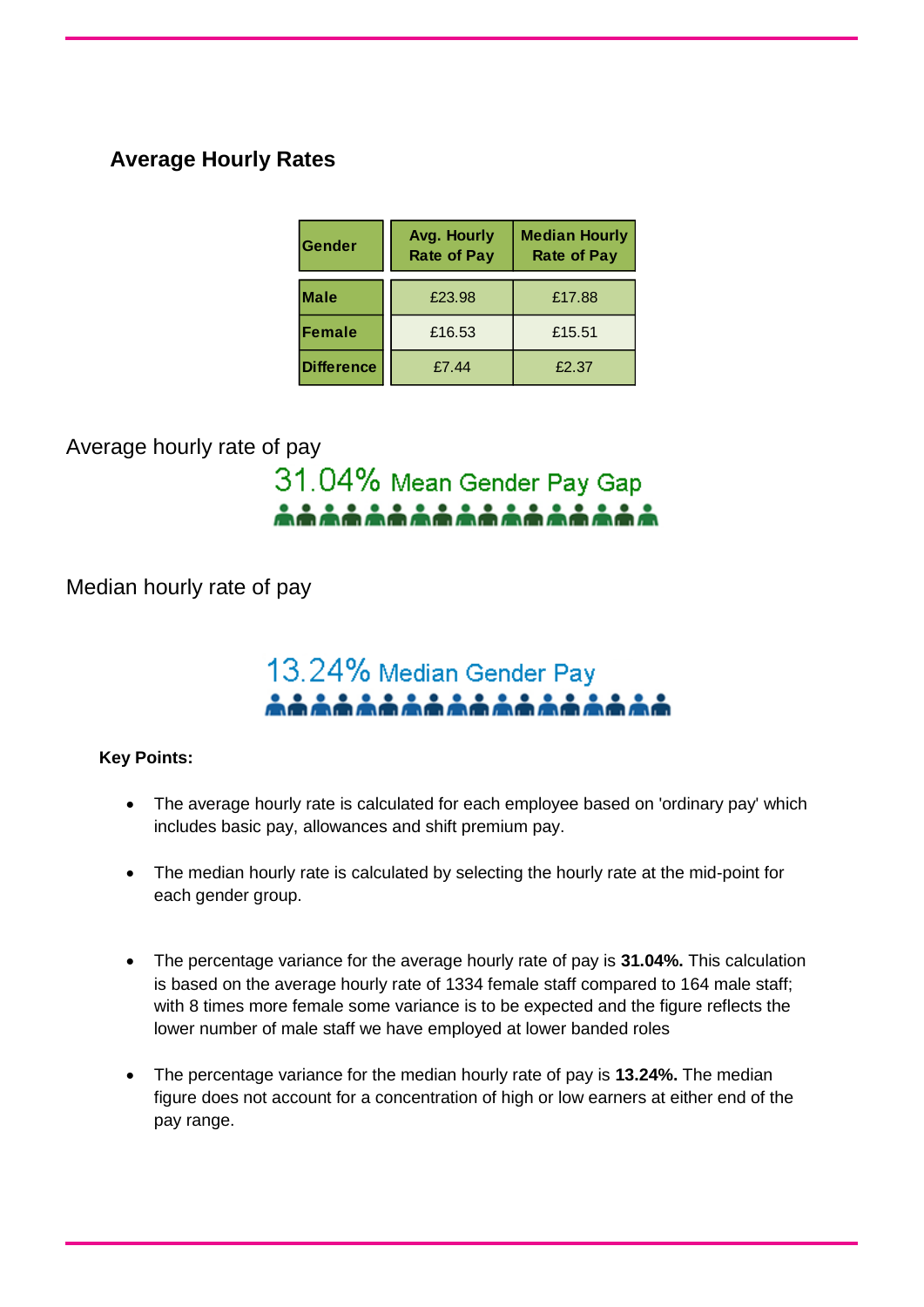## **Average Bonus Rates**

| Gender            | <b>Avg. Bonus Pay</b> | <b>Median Bonus</b><br>Pay |  |
|-------------------|-----------------------|----------------------------|--|
| <b>Male</b>       | £12,319.68            | £8,950.75                  |  |
| Female            | £18,524.12            | £21,631.47                 |  |
| <b>Difference</b> | $-E6,204.44$          | £12,680.72                 |  |

Average bonus pay



Median bonus pay



Proportion of males & females receiving a bonus payment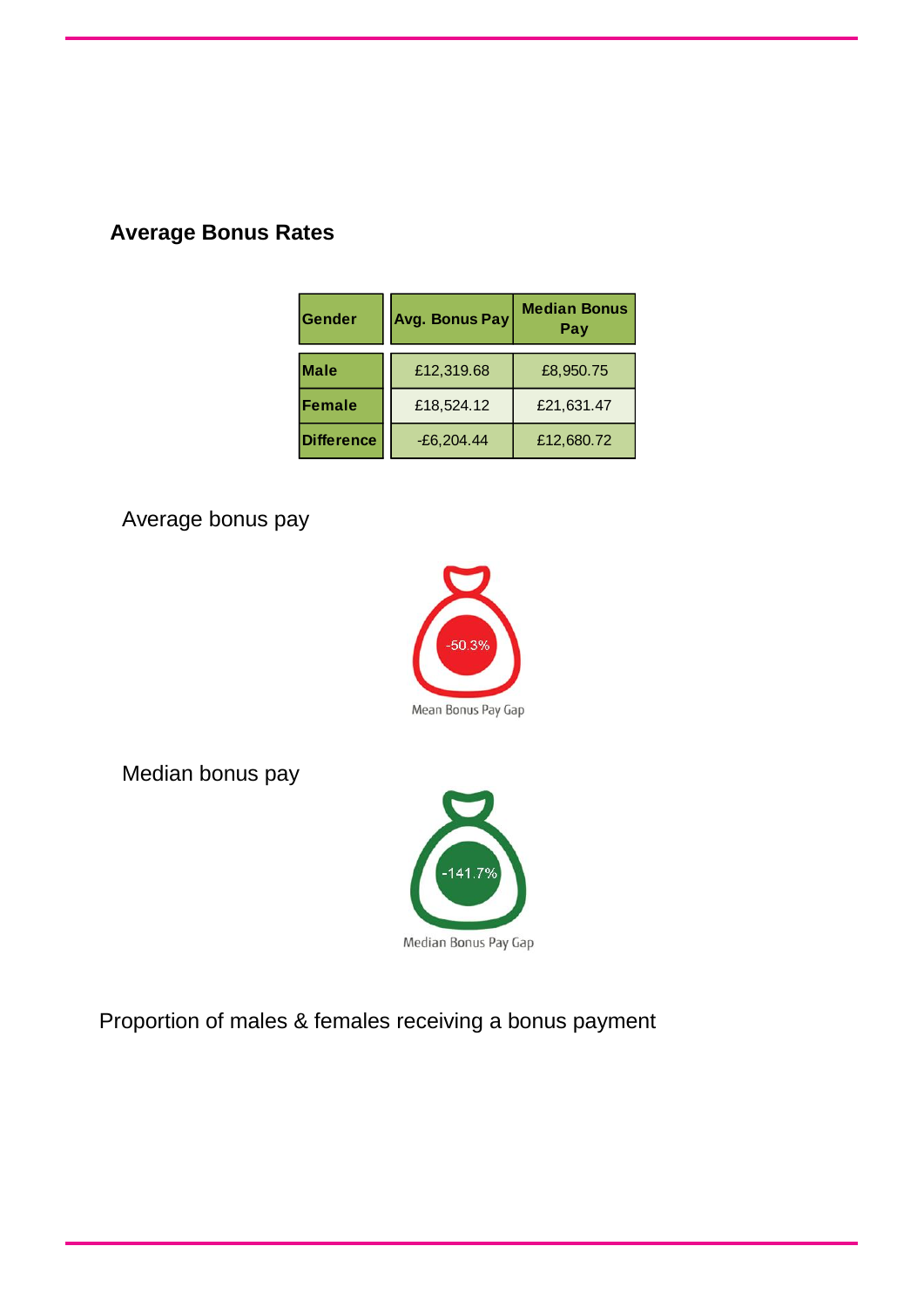

### **Key Points:**

- This calculation expresses the number of staff receiving bonus pay as a percentage of the total number of staff in each gender group.
- As with the median hourly rate of pay, this is based on the mid-point of all staff receiving bonus pay.
- As an NHS organisation the only pay elements we have that fall under the bonus pay criteria are Clinical Excellence Awards which are only applicable to consultant medical staff. CEAS are awarded as a result of recognition of excellent practice over and above contractual requirements. 1.4% of all staff employed received such an award.
- Of the 21 doctors receiving CEA awards, fewer females than males received the awards, but they received higher amounts.
- The difference in average bonus rate of pay is -£6,204.44, therefore female consultant bonuses outweigh male bonuses.
- The difference in median bonus rate of pay is -£12,680.72, which again shows female consultants bonus outweighing their male colleagues.